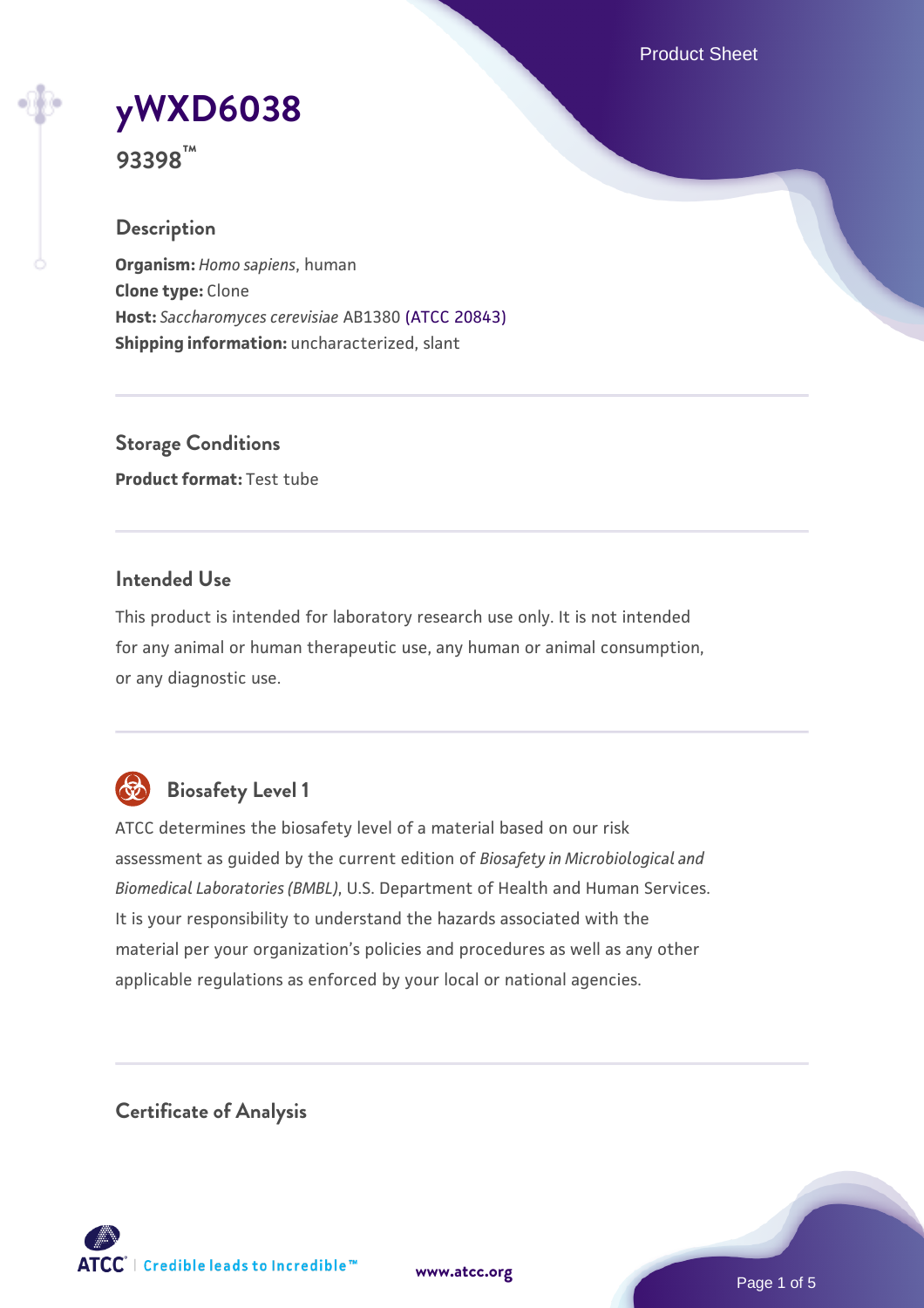## **[yWXD6038](https://www.atcc.org/products/93398)** Product Sheet **93398**

For batch-specific test results, refer to the applicable certificate of analysis that can be found at www.atcc.org.

## **Insert Information**

**Type of DNA:** genomic **Genome:** Homo sapiens **Chromosome:** X X pter-q27.3 **Gene name:** DNA Segment, single copy **Gene product:** DNA Segment, single copy [DXS4977] **Gene symbol:** DXS4977 **Contains complete coding sequence:** Unknown **Insert end:** EcoRI

## **Vector Information**

**Intact vector size:** 11.454 **Vector name:** pYAC4 **Type of vector:** YAC **Host range:** *Saccharomyces cerevisiae*; *Escherichia coli* **Vector information:** other: telomere, 3548-4235 other: telomere, 6012-6699 Cross references: DNA Seq. Acc.: U01086 **Cloning sites:** EcoRI **Markers:** SUP4; HIS3; ampR; URA3; TRP1 **Replicon:** pMB1, 7186-7186; ARS1, 9632-10376

## **Growth Conditions**

**Medium:**  [ATCC Medium 1245: YEPD](https://www.atcc.org/-/media/product-assets/documents/microbial-media-formulations/1/2/4/5/atcc-medium-1245.pdf?rev=705ca55d1b6f490a808a965d5c072196)



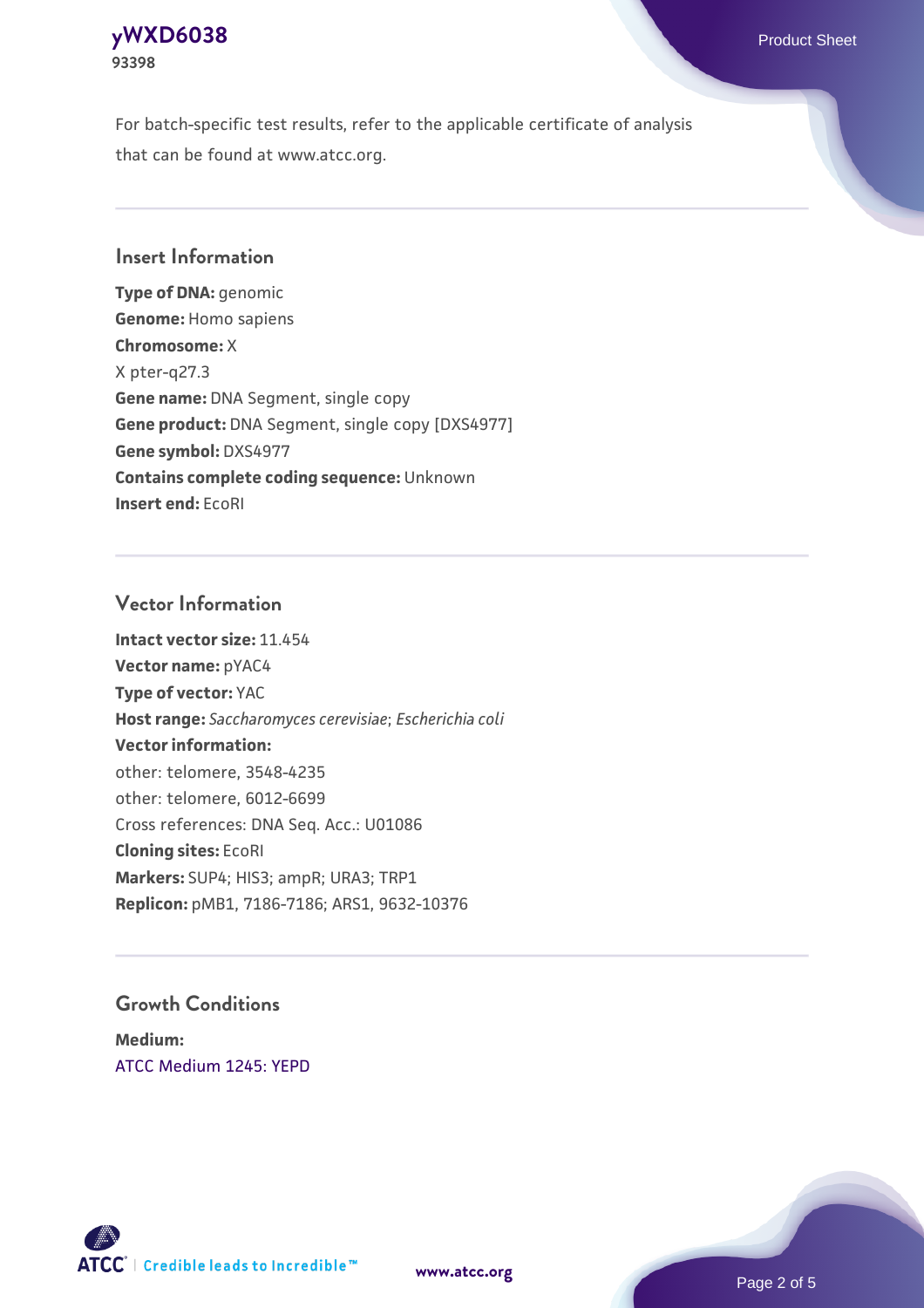**[yWXD6038](https://www.atcc.org/products/93398)** Product Sheet **93398**

**Temperature:** 30°C

#### **Notes**

More information may be available from ATCC (http://www.atcc.org or 703- 365-2620).

## **Material Citation**

If use of this material results in a scientific publication, please cite the material in the following manner: yWXD6038 (ATCC 93398)

## **References**

References and other information relating to this material are available at www.atcc.org.

#### **Warranty**

The product is provided 'AS IS' and the viability of ATCC® products is warranted for 30 days from the date of shipment, provided that the customer has stored and handled the product according to the information included on the product information sheet, website, and Certificate of Analysis. For living cultures, ATCC lists the media formulation and reagents that have been found to be effective for the product. While other unspecified media and reagents may also produce satisfactory results, a change in the ATCC and/or depositor-recommended protocols may affect the recovery, growth, and/or function of the product. If an alternative medium formulation or reagent is used, the ATCC warranty for viability is no longer valid. Except as expressly set forth herein, no other warranties of any kind are

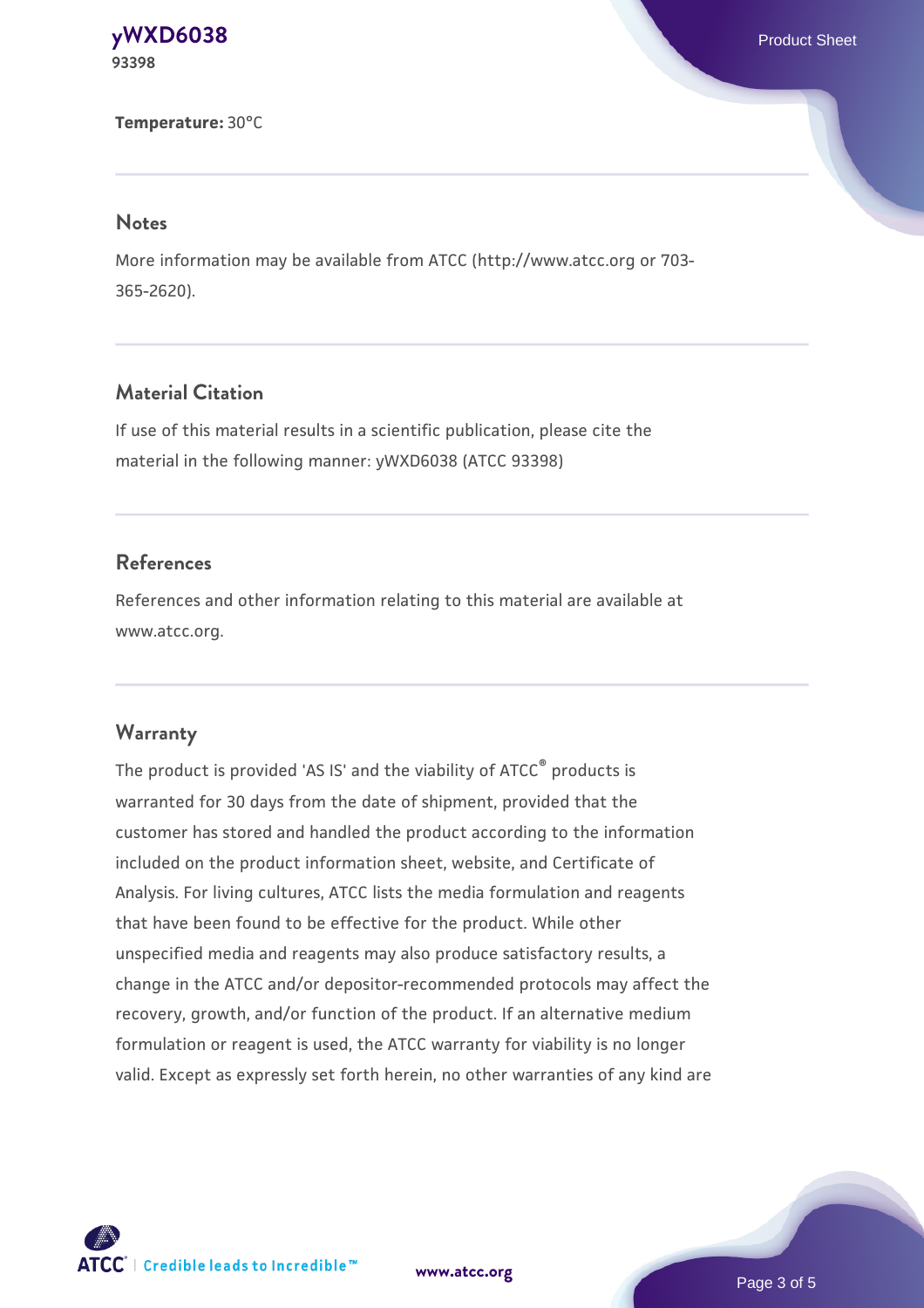

provided, express or implied, including, but not limited to, any implied warranties of merchantability, fitness for a particular purpose, manufacture according to cGMP standards, typicality, safety, accuracy, and/or noninfringement.

## **Disclaimers**

This product is intended for laboratory research use only. It is not intended for any animal or human therapeutic use, any human or animal consumption, or any diagnostic use. Any proposed commercial use is prohibited without a license from ATCC.

While ATCC uses reasonable efforts to include accurate and up-to-date information on this product sheet, ATCC makes no warranties or representations as to its accuracy. Citations from scientific literature and patents are provided for informational purposes only. ATCC does not warrant that such information has been confirmed to be accurate or complete and the customer bears the sole responsibility of confirming the accuracy and completeness of any such information.

This product is sent on the condition that the customer is responsible for and assumes all risk and responsibility in connection with the receipt, handling, storage, disposal, and use of the ATCC product including without limitation taking all appropriate safety and handling precautions to minimize health or environmental risk. As a condition of receiving the material, the customer agrees that any activity undertaken with the ATCC product and any progeny or modifications will be conducted in compliance with all applicable laws, regulations, and guidelines. This product is provided 'AS IS' with no representations or warranties whatsoever except as expressly set forth herein and in no event shall ATCC, its parents, subsidiaries, directors, officers, agents, employees, assigns, successors, and affiliates be liable for indirect, special, incidental, or consequential damages of any kind in connection with or arising out of the customer's use of the product. While reasonable effort is made to ensure authenticity and reliability of materials on deposit, ATCC is not liable for damages arising from the misidentification or misrepresentation of such materials.



**[www.atcc.org](http://www.atcc.org)**

Page 4 of 5